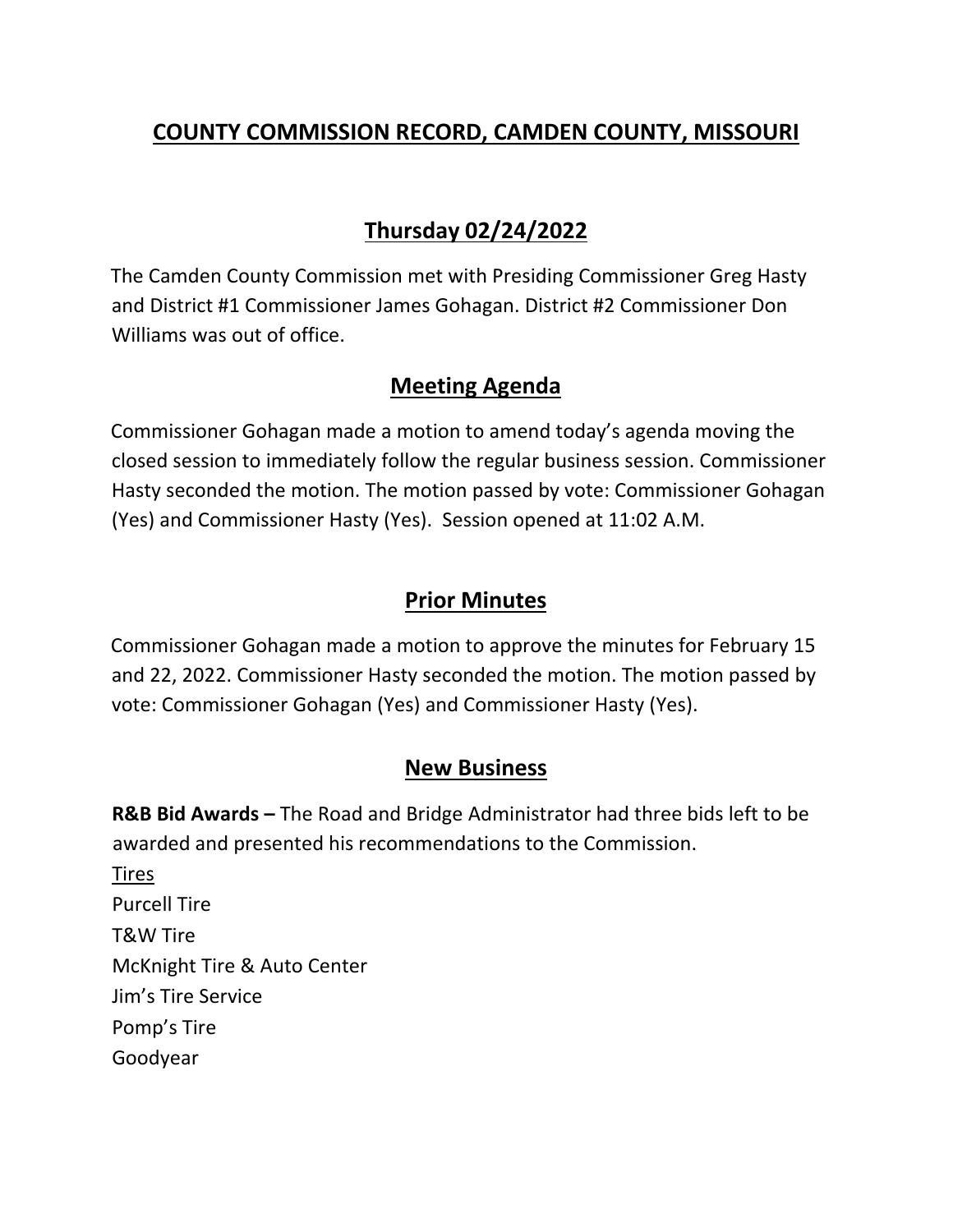Commissioner Gohagan made a motion to accept all bids for tires. Commissioner Hasty seconded the motion. The motion passed by vote: Commissioner Gohagan (Yes) and Commissioner Hasty (Yes).

# Rental Equipment A‐B Rental Clark's Concrete Construction Co., Inc. Herc Rentals Inc. Scott's Concrete Cummings, McGowan, & West, Inc. Commissioner Gohagan made a motion to accept all bids for rental equipment. Commissioner Hasty seconded the motion. The motion passed by vote: Commissioner Gohagan (Yes) and Commissioner Hasty (Yes).

#### Vehicle and Equipment Filters

#### O'Reilly Automotive

At the recommendation of the Road and Bridge Administrator, Commissioner Gohagan made a motion to accept the bid from O'Reilly Automotive for vehicle and equipment filters. Commissioner Hasty seconded the motion. The motion passed by vote: Commissioner Gohagan (Yes) and Commissioner Hasty (Yes).

**EMA Grants –** The EMA Director presented to the Commission two grants for consideration. Commissioner Gohagan made a motion to approve the grant for 2 pelican light systems. Commissioner Hasty seconded the motion. The motion passed by vote: Commissioner Gohagan (Yes) and Commissioner Hasty (Yes). Commissioner Gohagan made a motion to approve the grant for 2 Moswin Dual‐ Band Mobile Radios. Commissioner Hasty seconded the motion. The motion passed by vote: Commissioner Gohagan (Yes) and Commissioner Hasty (Yes).

**Tax Abatements –** Commissioner Gohagan made a motion to approve the following tax abatements as presented.

SWR & Associates – 2020 RE 01‐5.0‐22.0‐000.0‐001‐008.205 ‐ No 105‐ \$1080.09. SWR & Associates – 2019 RE 01‐5.0‐22.0‐000.0‐001‐008.205 ‐ No 106‐ \$44766.49.